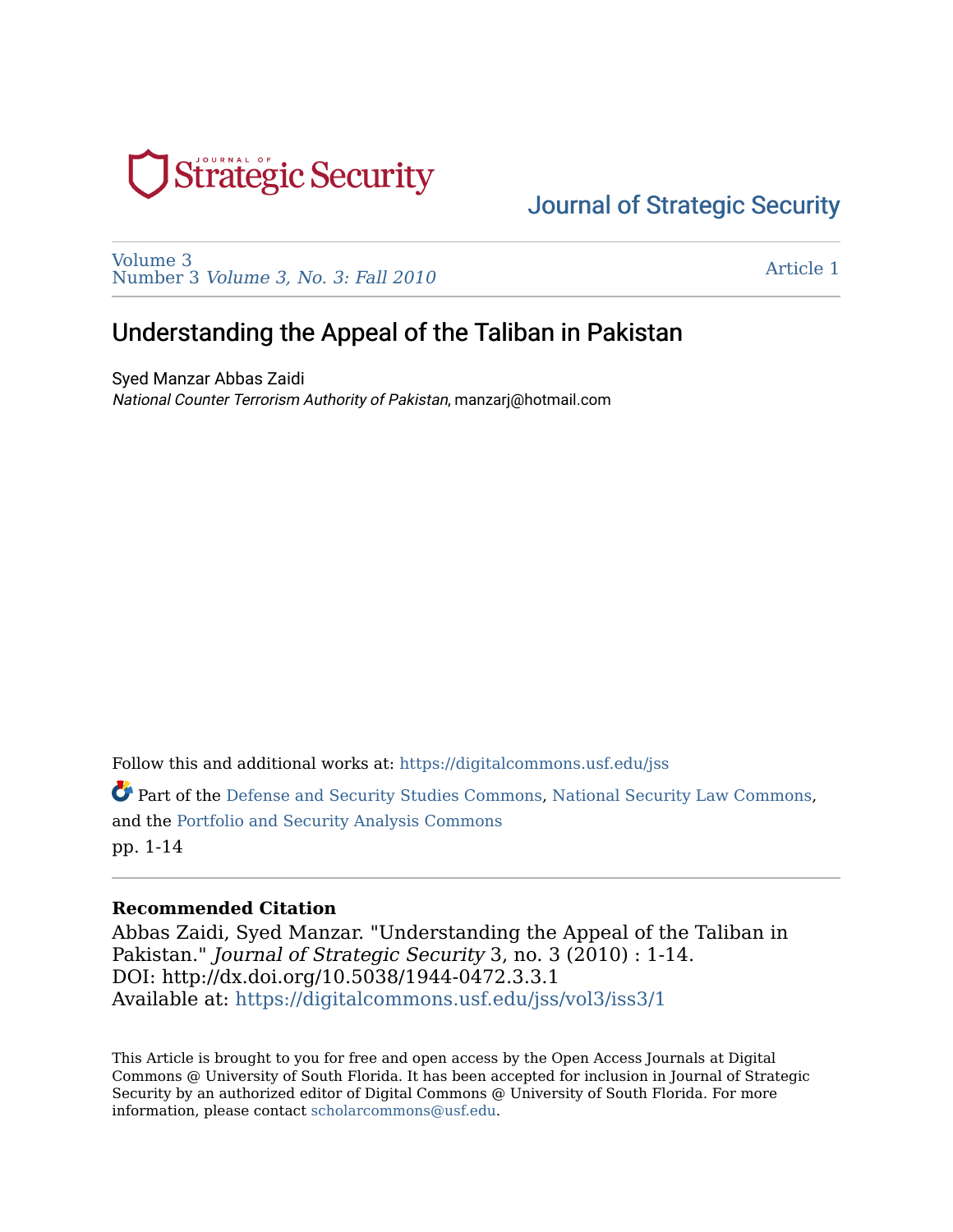## Abstract

This article briefly explores the economics of the "Talibanization" of Pakistan within descriptive and contextual paradigms, while attempting to find a best solution to counter rising militancy in the context of realities facing the population on the ground. One such solution is the National Pakistani Counter Terrorism and Extremism Strategy (NACTES), designed to curb Taliban financing in Pakistan. The strategy is being drafted by National Counter Terrorism Authority (NACTA), the nascent homeland security coordination body set up by the state as the primary public organ entrusted with counterterrorism, counterextremism, and de-radicalization efforts of the state.

This article is available in Journal of Strategic Security: <https://digitalcommons.usf.edu/jss/vol3/iss3/1>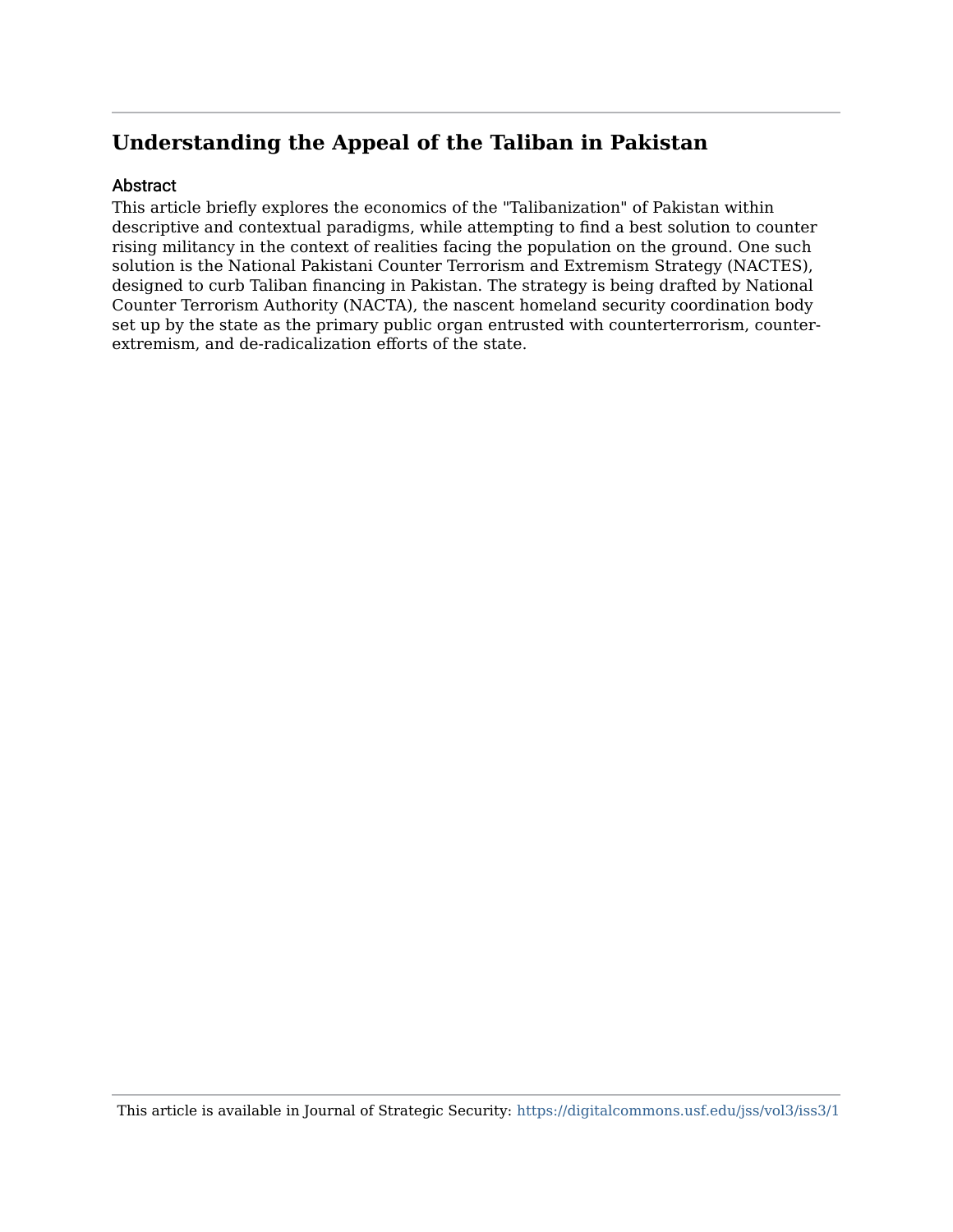**By Syed Manzar Abbas Zaidi**

## Introduction

The past six years, since 2004, have witnessed a significant rise in incidents of terrorism in Pakistan. The writ of the state has been directly challenged by the rise of many extremist, militant groups, who have transmigrated from Pakistan's tribal areas. These groups have assumed control of large areas in Pakistan, like Swat in Khyber-Pakhtoonkhwa, still popularly known as the North West Frontier Province (NWFP). The momentum of this extremism is marked by an unprecedented alacrity, organizational capability, and impunity to engage the state militarily. Scholarship has not kept pace with terrorism, and is in a nascent stage in Pakistan, with little understanding and research among researchers, analysts, and policymakers into the drivers of extremism. Among the possible factors giving rise to terrorism in Pakistan, poverty and poor social indicators figure prominently.

This article briefly explores the economics of the "Talibanization" of Pakistan within descriptive and contextual paradigms, while attempting to find a best solution to counter rising militancy in the context of realities facing the population on the ground. One such solution is the *National Pakistani Counter Terrorism and Extremism Strategy* (NACTES), designed to curb Taliban financing in Pakistan. The strategy is being drafted by National Counter Terrorism Authority (NACTA), the nascent homeland security coordination body set up by the state as the primary public organ entrusted with counterterrorism, counter-extremism, and de-radicalization efforts of the state.

There are several defining characteristics that need to be explored to put this extremist movement in perspective. First, the Taliban have attempted to win the sympathies of target populations by exploiting the lacunae in distributive social justice, thereby bypassing the framework of local governance. The result has been improvised local economic "pumps" catering to the masses, particularly the landless poor. Second, they have utilized an ingenious blend of natural resources that supplements or perhaps even equals outside donor funding; this implies that they have adroitly taken over whatever resources they could appropriate in areas under their control. Third, they have managed to augment their income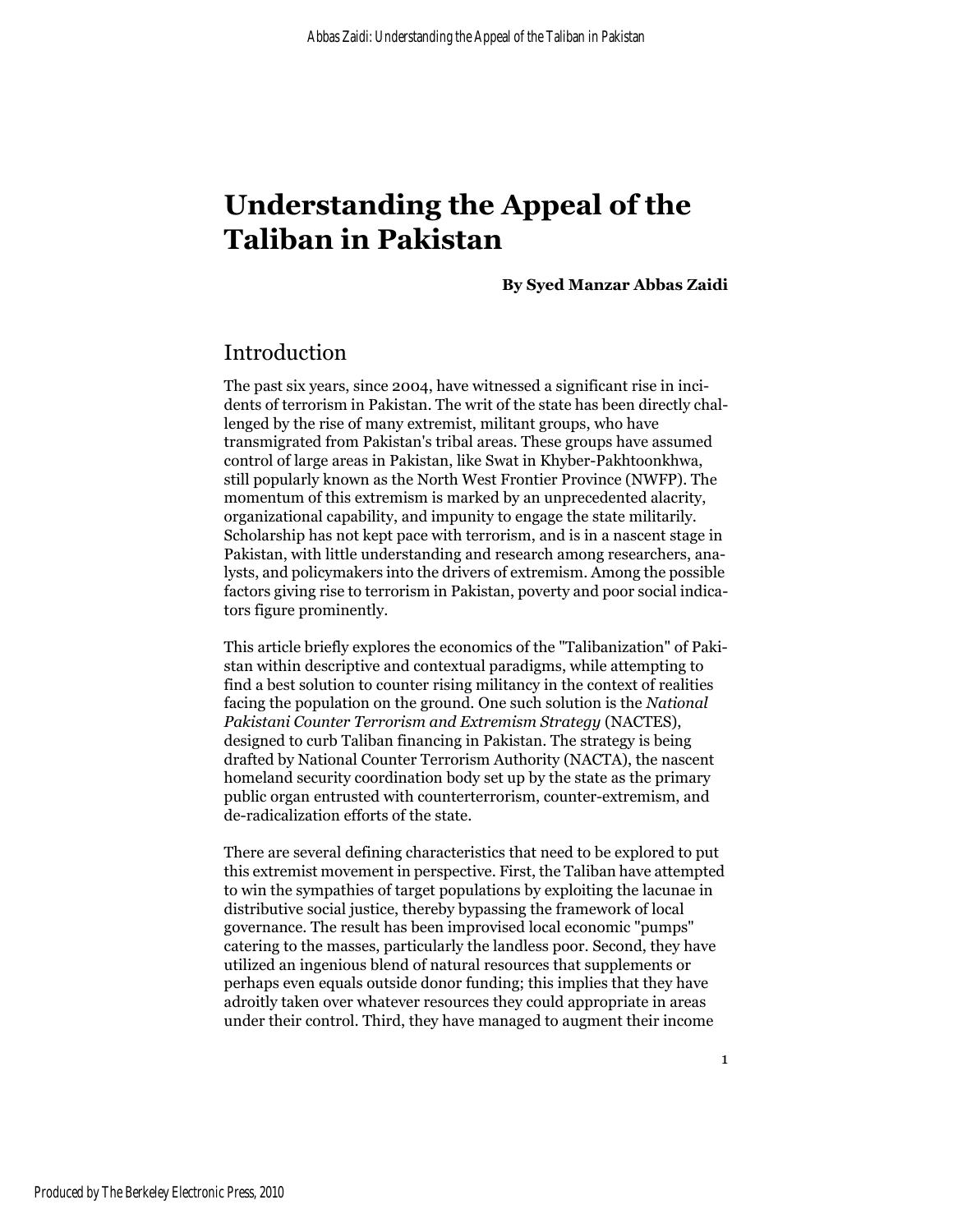with funds generated from organized criminal activities. Last, but not least, the informal money exchange systems in Pakistan and the various Islamist trusts are quite active in Pakistan, notwithstanding stateenforced bans and crackdowns.

# Rural Poverty and Talibanization

Rural poverty is a major destabilizing factor in Pakistan, with approximately two-thirds of Pakistani people living in rural areas.<sup>1</sup> Authoritative studies have documented higher poverty levels in Pakistan with decreased capacity to acquire and hold land, which is the main source of subsistence in the agricultural areas of Pakistan.<sup>2</sup> Nearly 67 percent of Pakistani households are landless,<sup>3</sup> though this is not the sole denominator of poverty in Pakistan.4 The problem is thrown into sharp relief by comparison to the decline in India's rural poverty during 1987–2000.5 The comparison is pertinent since both countries inherited a nearly identical system of land holdings and feudalism after independence, which India ostensibly seems to have tackled better than Pakistan; the latter seems to have alternated between monetary policies dictated by the IMF and World Bank, and its own experiments with land reforms, which proved deleterious.<sup>6</sup> The income disparity between the "haves" and "have-nots" in Pakistan has also increased significantly during the same period, while income disparity has largely become an urban phenomenon in the period under review.7, 8

Rural poverty declined in Pakistan through the 1970s and '80s, but increased steadily during the 1990s. Strikingly, poverty levels tend to decrease in inverse proportion to land holding, where poverty virtually disappears with holdings of fifty-five acres and above. The scope of the poverty is alarming; nearly 67 percent of households owned no land, according to an officially sanctioned study conducted in 2004.9 For example, in 2004, 18.25 percent of households owned less than five acres of land, and 9.66 percent of households owned five to twelve and a half acres of land. This meant that very large extended families had to rely on meager incomes from this land as the sole source of income. The pattern is dismally skewed towards a few feudal families holding large land holdings; barely 1 percent (0.64 percent plus 0.37 percent) of households during this time frame owned more than thirty-five acres of land. This is reinforced by the Gini coefficient of land holding,<sup>10</sup> which was very high at 0.6151 (zero corresponds to perfect equality) in 2001–02. Thus, the problem is not just lower levels of land holding in Pakistan, but also highly unequal land distribution that has resulted in a wealthy minority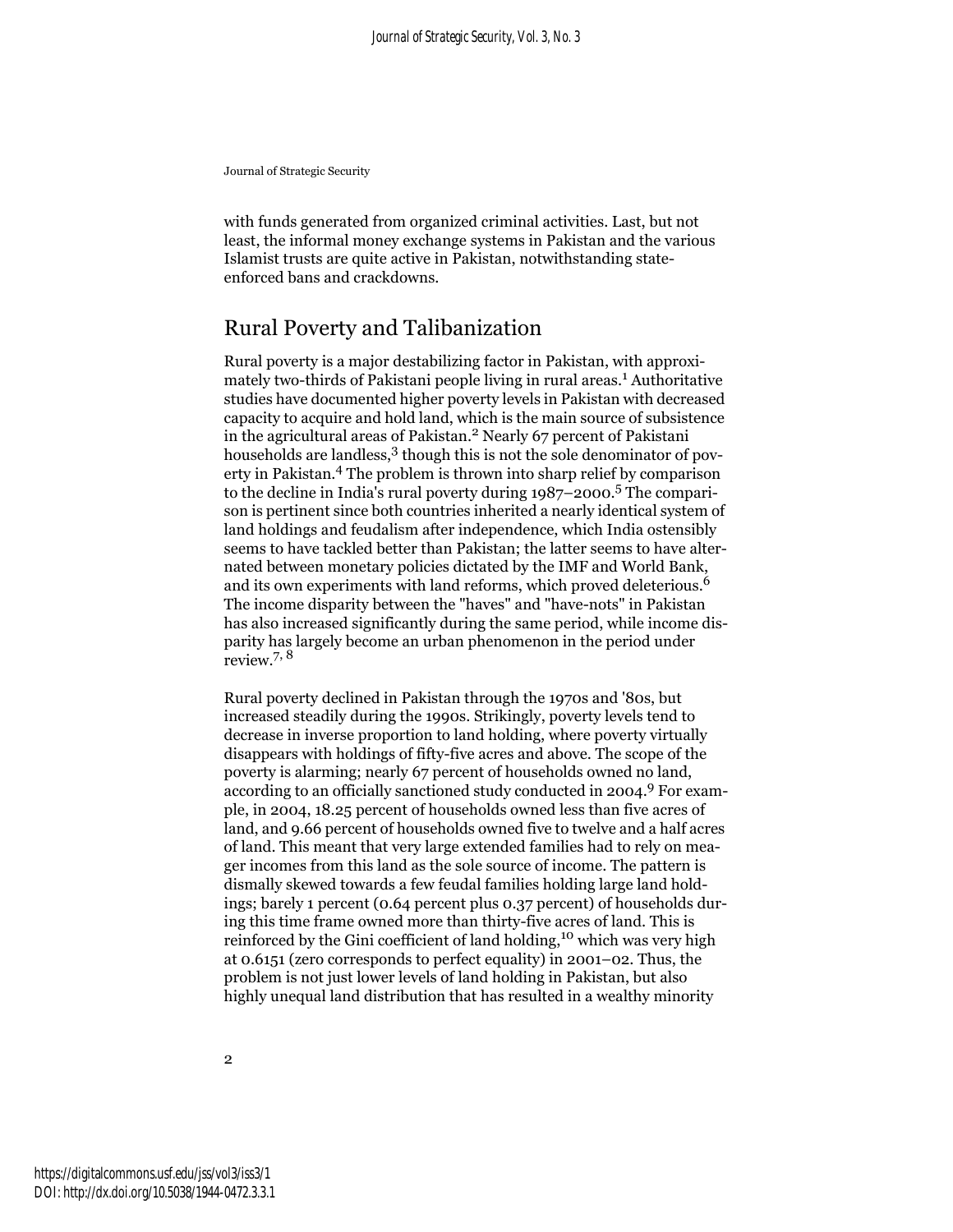class that owns land and the vast majority that does not. This indicates that poverty and landlessness are directly related to each other in rural Pakistan.

As for spatial distribution of landlessness, 86 percent of households were landless in Sindh (landless plus non-agriculture), followed by 78 percent in Balochistan and 74 percent in Punjab. Evidence of income disparity in Pakistani society is bolstered by statistics, with the Lorenz curve of 2001– 02 for Pakistan lying below the 1984–85 levels.11, 12 This indicates that income distribution patterns gradually worsened, resulting in higher income inequality in 2001–02 relative to 1984–85.13 Greater changes are visible in the higher part of the income distribution curves than in the middle and lower part of income brackets. This stipulates that in 2001– 02, the upper income brackets registered a gain in income share to the richest 20 percent at the expense of the poorest 20 percent and middle 60 percent, which obviously increased the poverty levels in the lower and middle brackets. This projection also points out the dismal fact that the richest one percent who used to get 10 percent of total income in 1984– 85, would be getting almost 20 percent of the total income in Pakistan in 2001–02. All of this has tended to create a class divide between have and have-nots in Pakistan, and has ushered in a feeling of lack of social justice in the society, which has facilitated the indoctrination for Talibanization.

# The Correlation between Social Justice and Extremism

As espoused by Maulana Maudoodi, a famous Islamic scholar from Pakistan, jihad is a binding duty of all Muslims. To perform this duty properly, Muslims must begin jihad first by correcting themselves *(Amar bilma`ruf)*, and then move on to correcting others through instructions *(Nahi `an al-munkar)*. One enters into a war only if the justification of jihad makes it necessary. For example, the Taliban presumably used jihad as an instrument of correction in Afghanistan to implement penal laws to exert control of unruly elements in the society. The modern Pakistani Taliban has done the same; even when Pakistani military operations were proceeding against them, they were engaged in organizing penal punishments against offenders. Certainly, Baitullah Mehsud, the now deceased Taliban leader in Pakistan, along with Fazlullah, his deputy in Swat, engaged in these tactics and transformed a once peaceful Pakistani area into a militant haven.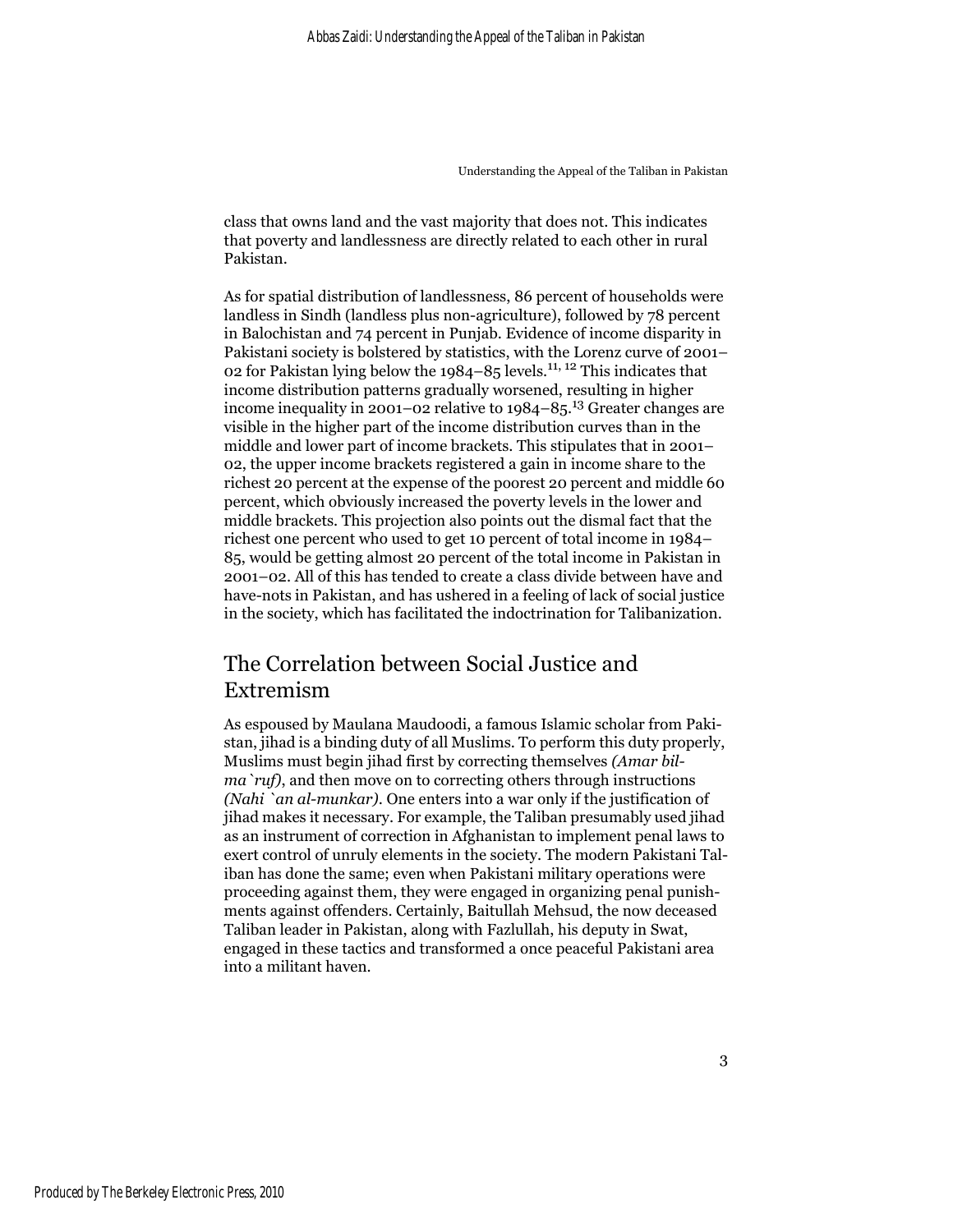The unemployment rate for the age group fifteen to twenty-five years in Waziristan is above 80 percent, and could be a significant contributor of militancy in the tribal areas of Pakistan. With such abysmal statistics, it is not a stretch to imagine that unemployed youths may be attracted to militancy as a way of venting their grievances. The inherent structural imbalances in distributive social justice in Federally Administered Tribal Areas (FATA) in Pakistan have left gaping wounds, which the extremists are quick to exploit. The NWFP, and FATA in particular, have tended to feel left out of Pakistani development processes. A World Bank report on the NWFP clearly documented widespread poverty, a provincial GDP which was only 60 percent of the national GDP, and achievement in the education and health sectors well below the national average.14 It had the highest infant mortality rate in Pakistan of fifty-six deaths per 1000 live births. Only 58 percent of total households received clean drinking water. The NWFP does not get its fair share even in the judicially determined shares of the governmental gross net profits.15 The FATA areas fare even worse.

### *Examples of Exploitation by the Taliban from Everyday Life*

Several examples illustrate how the militants try to fill the socioeconomic vacuum. Hussein Khan, who owns a pharmacy in Wana, the capital of South Waziristan, praised Baitullah for some of his "good acts." Khan mused that Baitullah had "restored law and order in the area. Robbers and thieves have left the area fearing harsh punishments."16 According to Khan, "Some people also believe that there are many bad people in his militia," citing the killing of thirteen family members of the federal government's political agent in Khyber Agency, an adjacent tribal area, in an armed attack by Baitullah's militia about four months earlier. "He (Baitullah) publicly apologized for the incident," Khan said. "The Taliban involved in the attack have been languishing in (his) jail for the last four months. They would have been punished if anti-security sentiments against military action had not been aroused and [the] military option had not been exercised."[17](#page-14-0)

Aslam Awan, a journalist working with the jihadist publication *Weekly Takbeer*, mentions the establishment of a "special task force" in June 2007 to crack down on criminals in South Waziristan. "This force launched a number of crackdowns and made feared kidnapper Abdul Rashid Bakakhel free some of his hostages. Baitullah also collected donations from the local people to establish peace. It was a kind of protection money," Awan continues.[18](#page-14-0) In the Taliban stronghold of Swat, Baitullah's equally radical deputy Fazlullah attempted to portray himself as a type of Robin Hood, establishing law and order through extreme and often brutal measures with the support of local populations.19 Public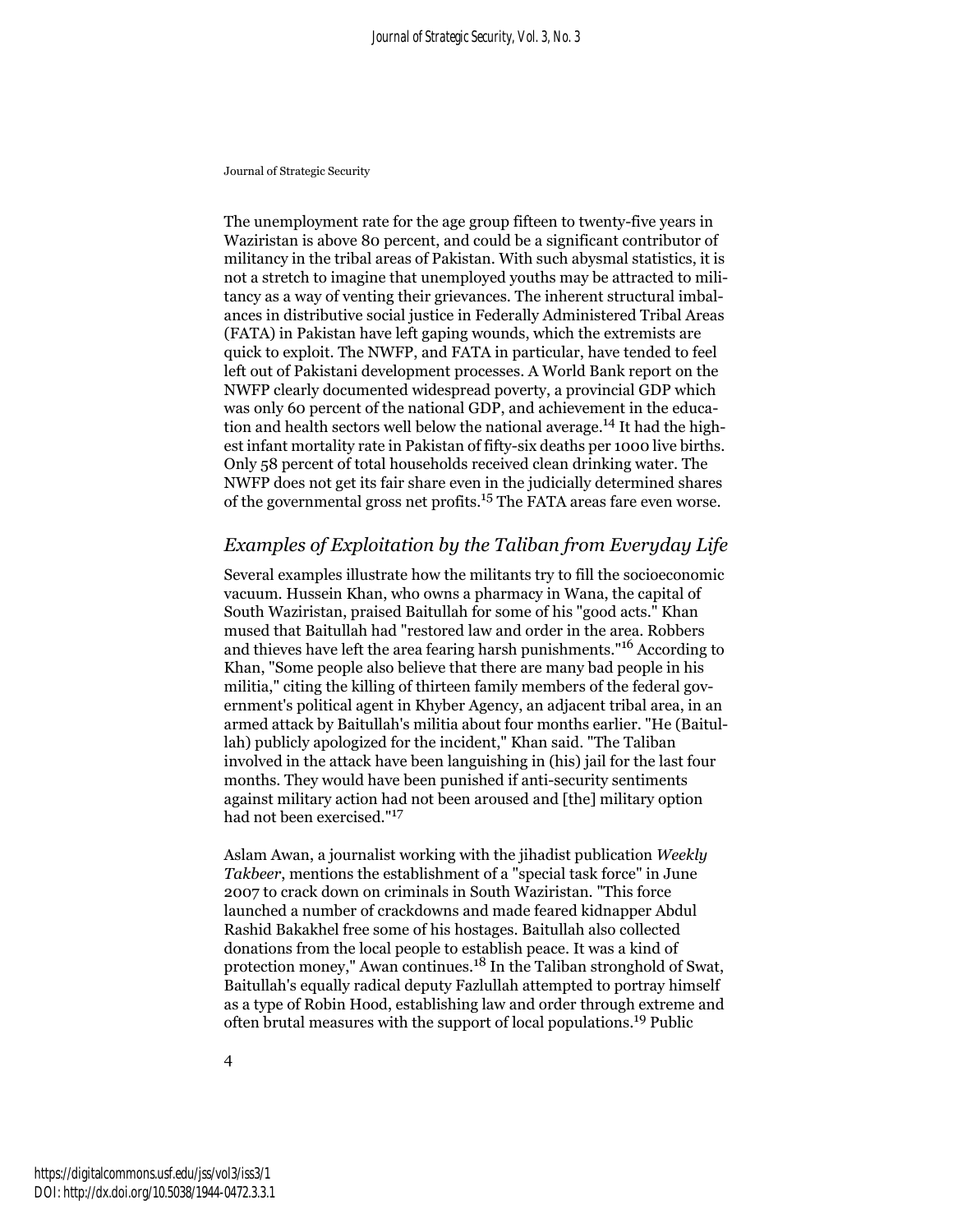lashings in Mamdheray, Fazlullah's militant headquarters, resonate to the media images emanating from Afghanistan during the Taliban heyday.<sup>20</sup>

# The Appeal of the Taliban

Unfortunately, many of these acts are endorsed by the local populace, since these are seen as non-discriminatory acts by the Taliban aimed at punishing criminals masquerading as Taliban and committing acts of robbery. In areas where the locals have traditionally complained of ineffective governance by successive governments, which allegedly indulged in nepotism and inadequate resource allocation, a heightened sense of insecurity may be a driving factor swelling the ranks of Taliban followers. This suggests that in a closed society (like Waziristan), which is sequestered from the mainstream society at large, there is a complex interplay of different centrifugal forces which need to be researched in their context. The amount of aid and government resource allocation, for example, needs to be accounted for in these areas to appreciate the dynamics of the process. On the other hand, Marc Sagemen suggests that the commonplace stereotypical conception of penniless,<sup>21</sup> opportunity-denied Muslim youths turning to violence is not necessarily true. Instead, the desire to reconstruct, or put more suitably, deconstruct the existing society for a more egalitarian one drives some of the population to extreme acts such as suicide bombing.

Swat, which had a thriving hospitality industry, deteriorated into a militant haven within a few years. Swat was until very recently a prosperous area with a *laissez-faire* attitude toward religion. Perhaps the absence of distributive social justice and the remnants of feudalism in the form of the *Maliks* (local tribal leaders) in Swat had an effect on promoting militancy. Some analysts opine that the social vacuum generated by the apathy of the *Maliks* toward the conditions of the peasant class, and the dearth of provisions for obtaining speedy justice from courts, prompted the locals to pledge allegiance to *Tehreek-e-Nifaz-e-Shariat-e-Muhammadi* (TNSM), the radical movement in the area which spawned Talibanization. TNSM advocated for reforms in the shape of shar'ia.<sup>22</sup> TNSM gradually became unpopular as the movement lost steam, and the Taliban neatly stepped in as an effective substitute. This analysis is bolstered by the fact that the Taliban movement initially became popular in the rural areas of Khawazakhela, Matta, and Kabal; all three areas were characterized by a strong feudal system and what is widely considered to be downtrodden peasantry.23 It is only after the Taliban had consolidated their hold in these relatively less affluent localities that they started speeding in strength to other more prosperous areas like Babozai and Barikot.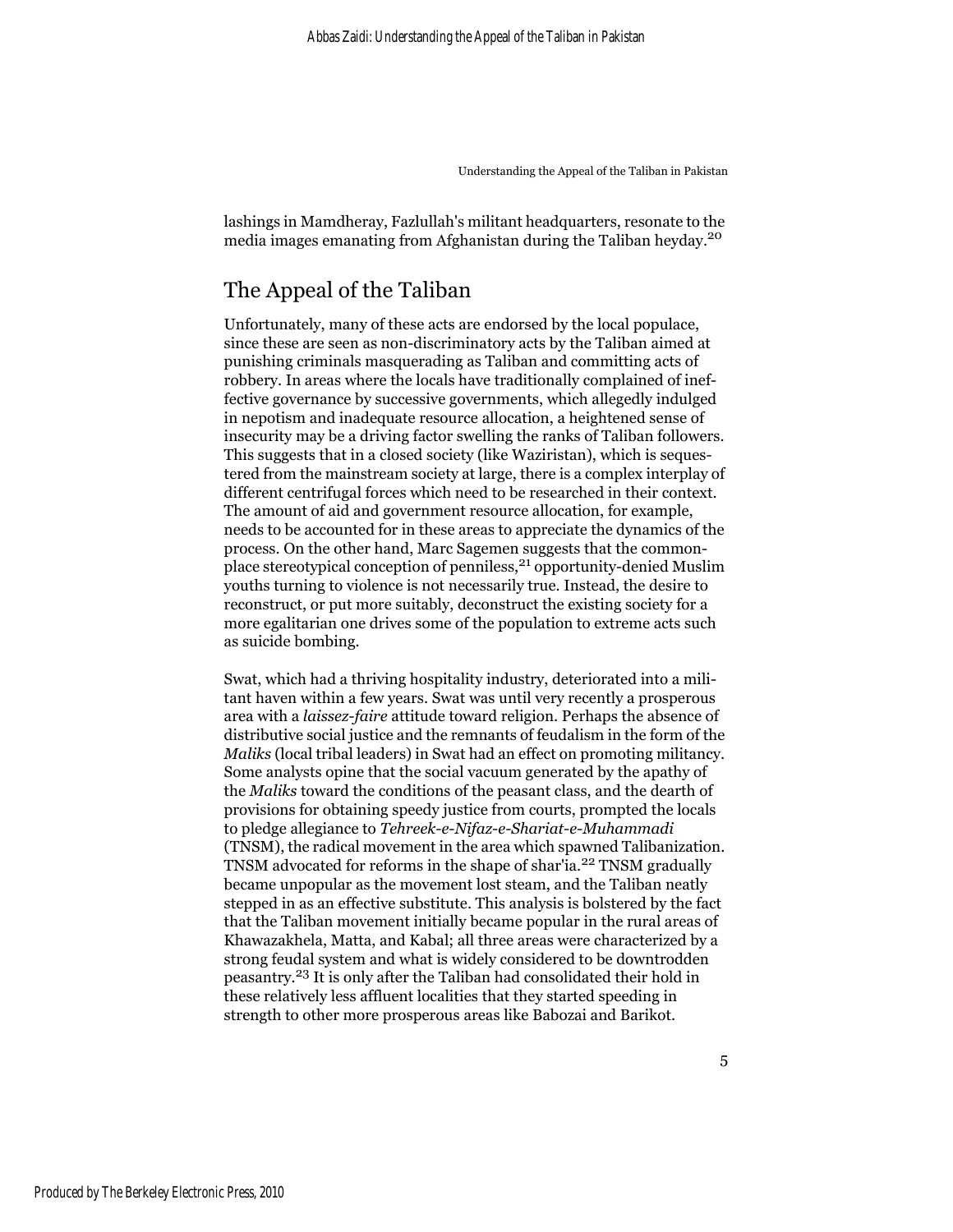Thus, the Taliban seems to start as grassroots movements in feudal dominated areas, which is perhaps the main reason why they have not been able to gain a stronghold in the neighboring district of Buner. Buner is characterized by an absence of the feudal system of *Maliks*, and paradoxically, a poorly developed system of agriculture as opposed to Swat.<sup>24</sup> If poverty alone is considered as the main variable in generating militancy in these areas, then Buner should have been the district giving birth to the phenomenon of Talibanization since it is nearly identical topographically to Swat except for being poorer. However, the distinguishing feature of Buner—the absence of feudalism—has perhaps saved the area from Talibanization.

# Funding the Taliban

Even with popular support, without commensurate funding, militant organizations like the Taliban in Pakistan would not be able to survive. There are commonalities shared by the systems of money laundering and terrorist financing. Both criminals and terrorists try to exploit loopholes in legitimate financial systems to gain their ends, underlying which is the need to hide their activities. These activities are usually carried out in permissive environments with lax financial oversight from banking authorities, poor due diligence processes to "know the customers," and absent or poor comprehension of warning flags which should raise suspicion of illicit activity. Terrorist financing is also often referred to as reverse money laundering as it focuses on utilizing legal assets to carry out terrorist activities, which are often in the form of clean sources such as charitable organizations and legitimate business organizations. Since the terrorist organizations are now loosely decentralized, they are evolving in their ability to source, store, move, as well as use funds in innovative ways. Irrespective of the evolving means of sourcing and using funds, a substantial portion of terrorist funds still goes through the formal banking system.

Militant entities in Pakistan have turned aside from state sponsors to other alternative sources of funding, including wealthy Arab benefactors in the Middle East including the UAE, Kuwait, Saudi Arabia and Qatar. While the Taliban get most of their funding from a global network of informal funders and sympathizers, they likely continue to receive funding from sympathetic state players in the Muslim world. This has always tended to be a very shadowy affair, with very little information coming out into the open. However, such a picture is not at all complete without the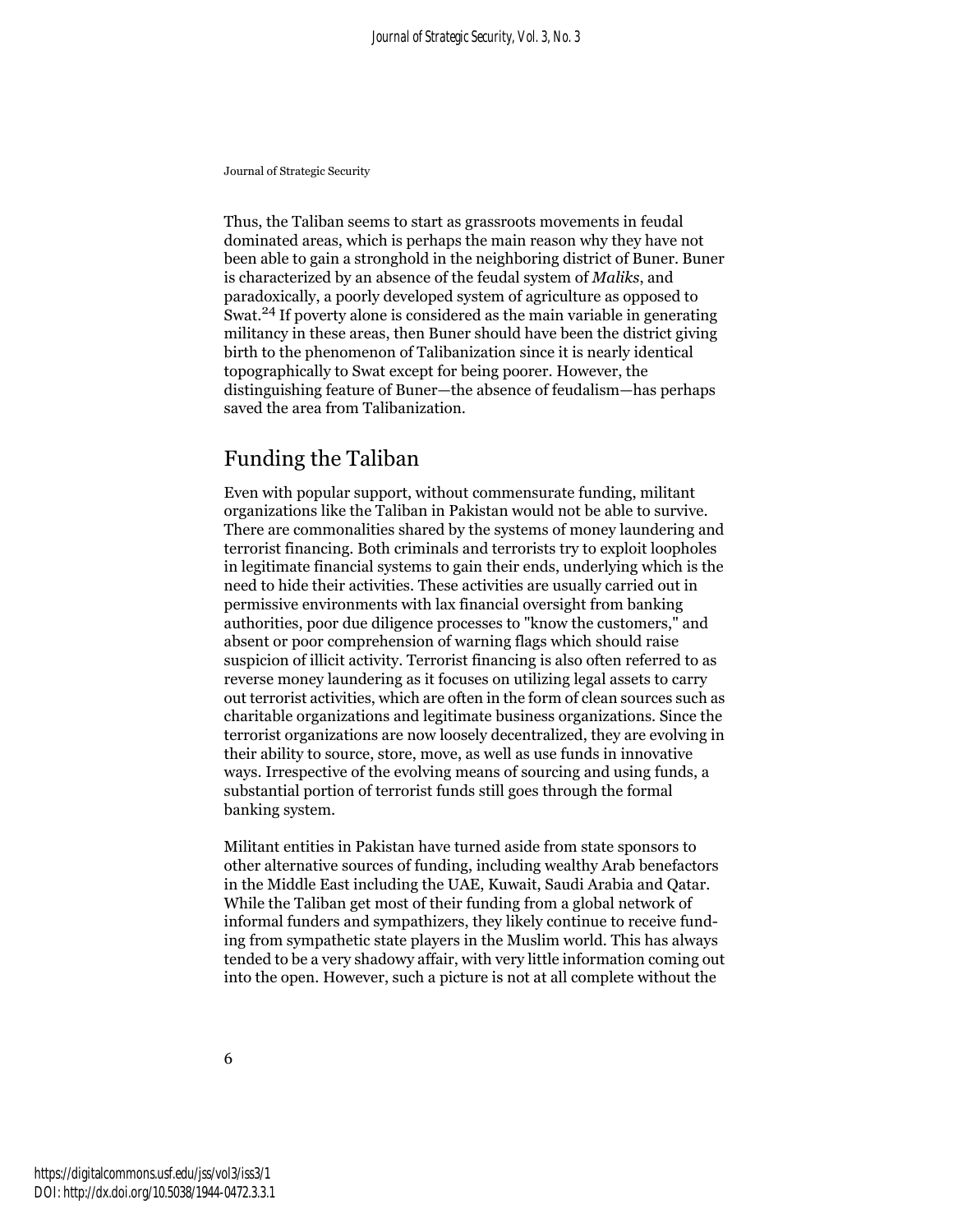interpolation of Taliban funding generated by utilizing charities, covert "feeder" fronts, drug trade, taxation, crime, and natural resources like gemstones, timber, and marble.

#### *Islamist Trusts*

In order to facilitate money transfers from donors, many businesses and banks are used as "fronts," enabling militant organizations to receive money in the name of income transfers. In the mid-1990s, the Central Intelligence Agency (CIA) estimated that fifty Islamic charities "support terrorist groups or employ individuals who are suspected of having terrorist connections."25 The militant organizations are extremely careful about their financial matters; in its famous military manual, *Declaration of Jihad against the Country's Tyrants*, al-Qaida instructs its cadres about handling money; the same principles have ostensibly been used by militant organizations in Pakistan, including the Taliban.

"The group follows five financial security principles: funds should be divided between those invested for financial return and the balance—operational funds—that should be saved and spent only on operations; operational funds should not all be put in one place; only a few of the organization's members should know the location of its funds; while carrying large amounts of money precautions should be taken; and money should be left with nonmembers and spent only when needed."<sup>26</sup>

Militant organizations in Pakistan have tended to depend heavily on the *hawala* informal banking system, whereby funds are transferred on a personal guarantee of the sender, bypassing governmental scrutiny or accountability. Pakistani bankers have estimated that the *hawala* system accounted for \$2.5 to \$3 billion entering the country each year until 2002, compared to only \$1 billion via the formal banking system. For instance, in Pakistan alone there were over 1,000 *hawaladars* or informal money transferors in 2002, some dealing in amounts as large as \$10 million.<sup>27</sup> Even though the *hawala* system has decreased in importance in the wake of the Pakistani Government's crackdown, it continues as a viable source of income for the Taliban. This is particularly relevant in the context of charity money raised overseas by expatriate Pakistanis, and sent home on the personal guarantee of a *hawaladar*. Trust funds and charities are all important in this context.

Pakistan does not have laws in place which suffice as anti-terror financing legislation; the closest laws are the Anti-Money Laundering Ordinance 2007, promulgated by the former President of Pakistan, Pervez Mushar-

7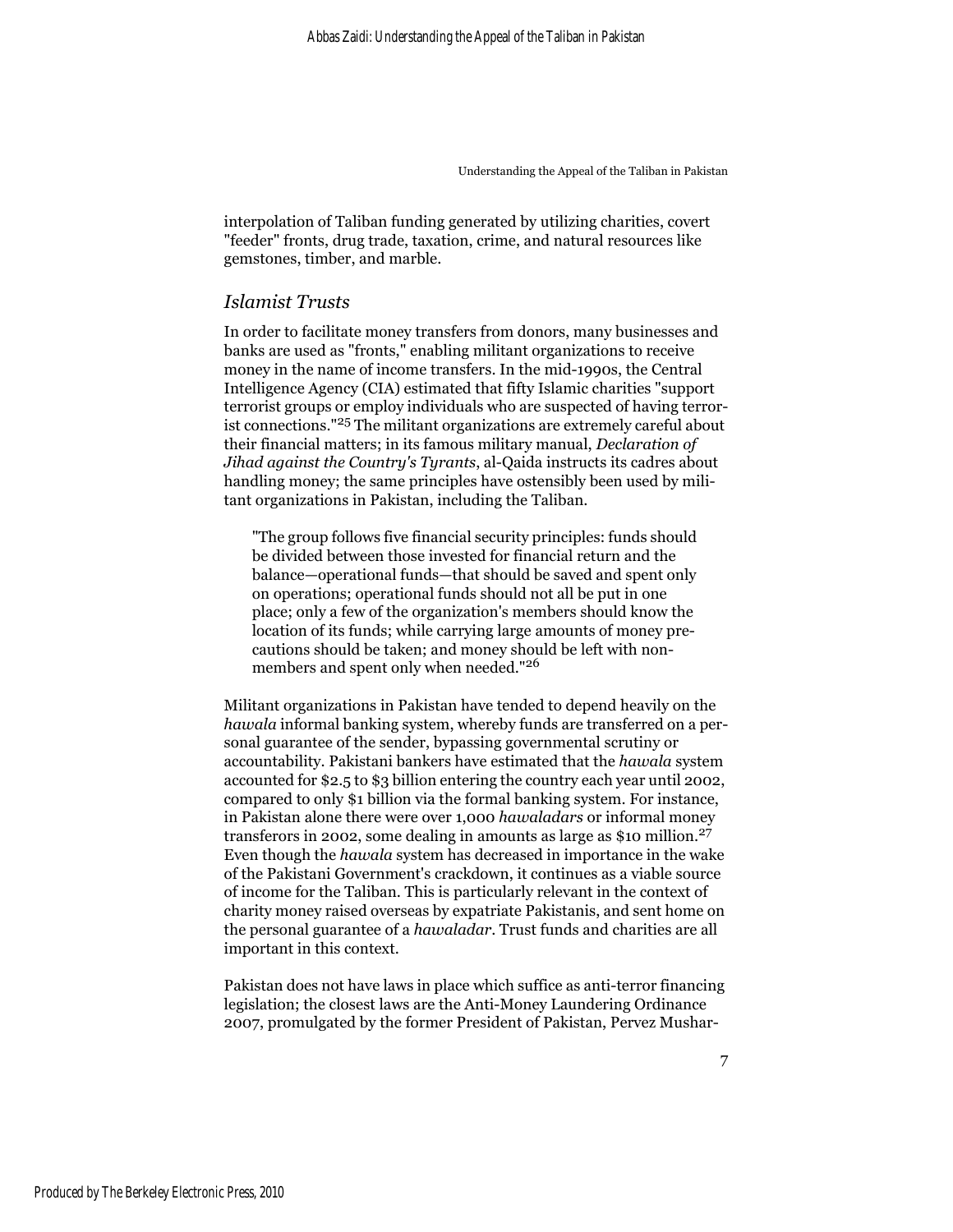raf. This law is inadequate since it does not cover terrorism financing, though it does have provisions for a Financial Monitoring Unit (FMU) to be established within the State Bank. This is largely a placebo, since the FMU has not actively started functioning as of Spring 2010. Terrorist money laundering is recognized as a non-cognizable offence, which means that the police are not allowed to launch a case or carry out arrests of their own accord. All these legal lacunae have only added to the difficulties in tracing money flows generated and channeled by the militant organizations, including the Taliban.

### *The Link between Crime and Militancy in Pakistan*

Raising money from criminal activities has also been a forte of militant organizations in Pakistan; the Taliban are not loath to utilize this method either. Ostensibly, such activities in a *Dar-ul-Harb* (house of war) are perceived to be legal. This distorted ideology legitimizes many of the illegal actives carried out by the Taliban and allied jihadist organizations in Pakistan. Funds raised for their campaign have been projected to be in excess of one billion rupees ( $\sim$ \$12 million) over the past two years alone.28 In the wake of the Pakistani Government's post-9/11 clampdown on jihadist organizations, jihadist assets were frozen, and a lot of fundraising infrastructure was demolished under American pressure. Ineffective fundraising meant that the militants had to invest in speculative agricultural and commercial real estate investments as alternatives, which produced huge profits.

Enforced bans meant that these properties could not be purchased in the names of the organizations, so they were registered to members deputed to be "trustees." Since this made the trustees the legal owners, many of them legally took possession of the property and sold it to bona fide purchasers and fled with large fortunes to Dubai in the United Arab Emirates. A severe economic crunch and the bursting of the property bubble, however, meant that these sources of money eventually dried up as well. For want of an alternative, many of these groups turned to crime, since it did not carry any perceivable stigma, ostensibly being committed for "higher" causes. This is not just speculation—for example, Badshah Deen Mehsud, a close aide of Baitullah Mehsud, was arrested in Karachi in 2009 on charges of masterminding kidnappings for ransom, robberies, and hijackings.29 All the money from these activities tended to end in the militants' kitty; Badshah ran a huge organization in Karachi which was organized more like a top-down mafia organization, with squads operating in specially targeted areas. Badshah's son Meharban Mehsud was also heading a large organization, which was allegedly involved in raising funds through criminal activities for the Taliban movement.

8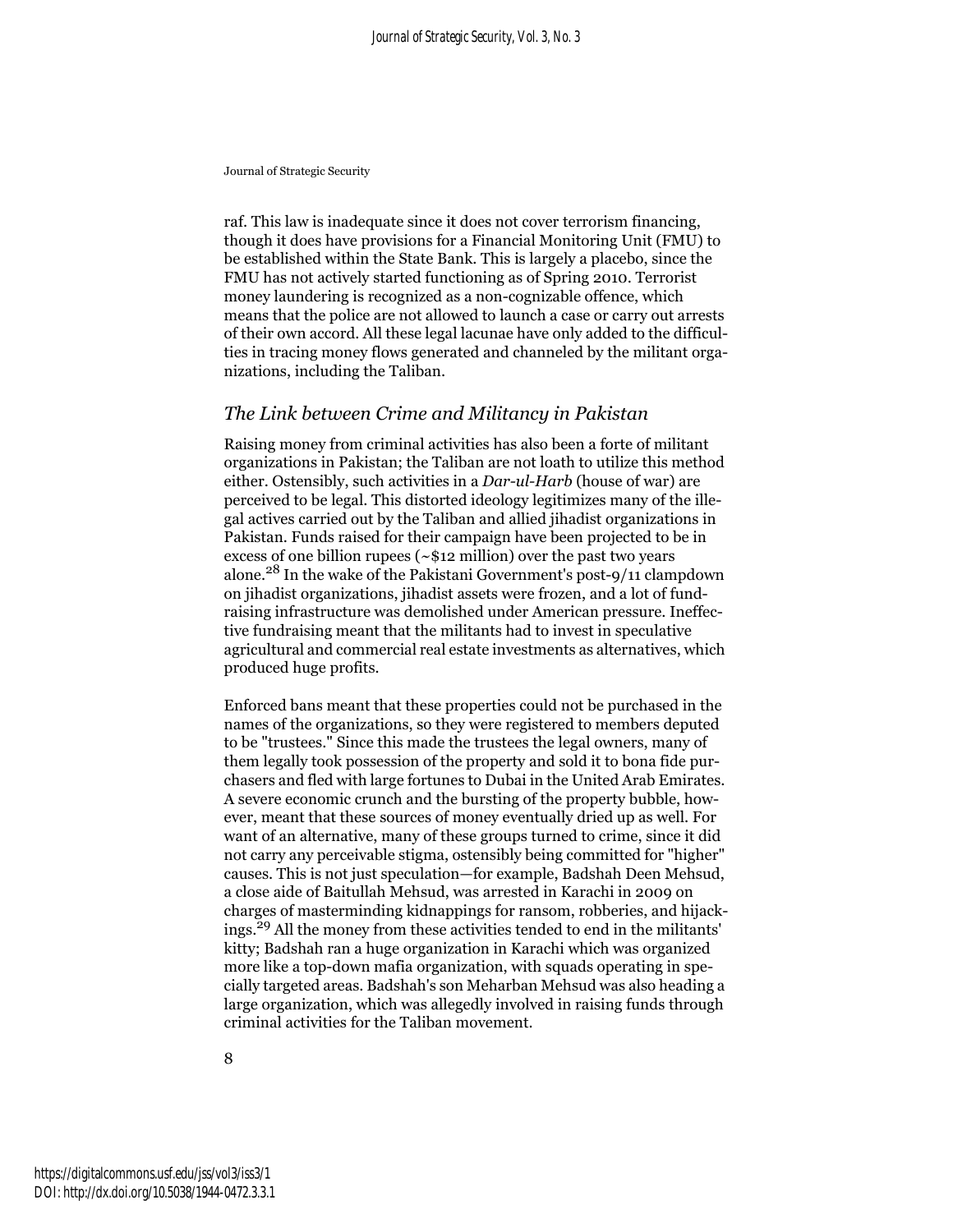The story of Muhammad Farhan Qasim is also instructive; he was arrested in connection with several high profile kidnappings for ransom involving millions of rupees (hundreds of thousands of dollars).30 Farhan confessed to Karachi police that he had carried out these crimes at the behest of Baitullah Mehsud, for the purpose of Taliban's "Jihad." And it is not simply money that is in demand; interestingly, several members of *Tehreek-e-Islami*, Sirajuddin Haqqani's organization, were arrested stealing walkie-talkies and laptops from electronics shops in Karachi in December 2006.31 These were reportedly passed on to Mullah Dadullah, a top Taliban commander in Afghanistan, now deceased, through intermediaries. The Karachi-based Balochi group *Jundullah*, which allegedly has ties to al-Qaida and the Taliban in the FATA, and *Tehreek-e-Islami* maintain overlapping links with organized criminal mafias.

### *Jizya (Poll Tax)*

*Jizya* is an important source of Taliban revenue, which is a poll tax levied on non-Muslim minorities living under Islamic rule, and sanctioned by shar'ia law or, in this case, the Taliban's version of it. The Sikhs living in Orakzai Agency in FATA have faced the brunt of this ruthlessly collected tax; as a result, many have emigrated to other areas, in which case their property and houses have been appropriated by the Taliban. Sikhs have lived in Orakzai Agency for decades, and were well integrated into the tribal society. All this ended when the Taliban under Hakeemullah Mehsud descended on Orakzai; the Sikhs were subsequently forced to pay *jizya* at gunpoint, with forcible conversion as the only alternative. The *jizya* amounts demanded were exorbitant; initially a hundred million rupees were demanded, scaled down to half that amount after negotiations with Sikh elders. The Sikhs were warned that noncompliance with the terms of the "agreement" would result in the men being killed and the women and children being converted.<sup>32</sup>

#### *Opium for Cash*

As during the Taliban heyday prior to 9/11, opium has become a major source of Taliban financing in Afghanistan. With improvements in the irrigation system, Afghanistan virtually has the monopoly on global production of opium.33 The 2006 harvest alone was estimated at over \$3 billion dollars.<sup>34</sup> The revenues in succeeding years have been projected to exceed these figures. With Afghanistan currently producing 93 percent of the world's opium, it is estimated that almost half of Afghanistan's GDP is generated from the opium trade.35 The Taliban in Pakistan differ from their Afghan counterparts insofar as opium growing does not figure prominently as a direct source of income, because Pakistan produces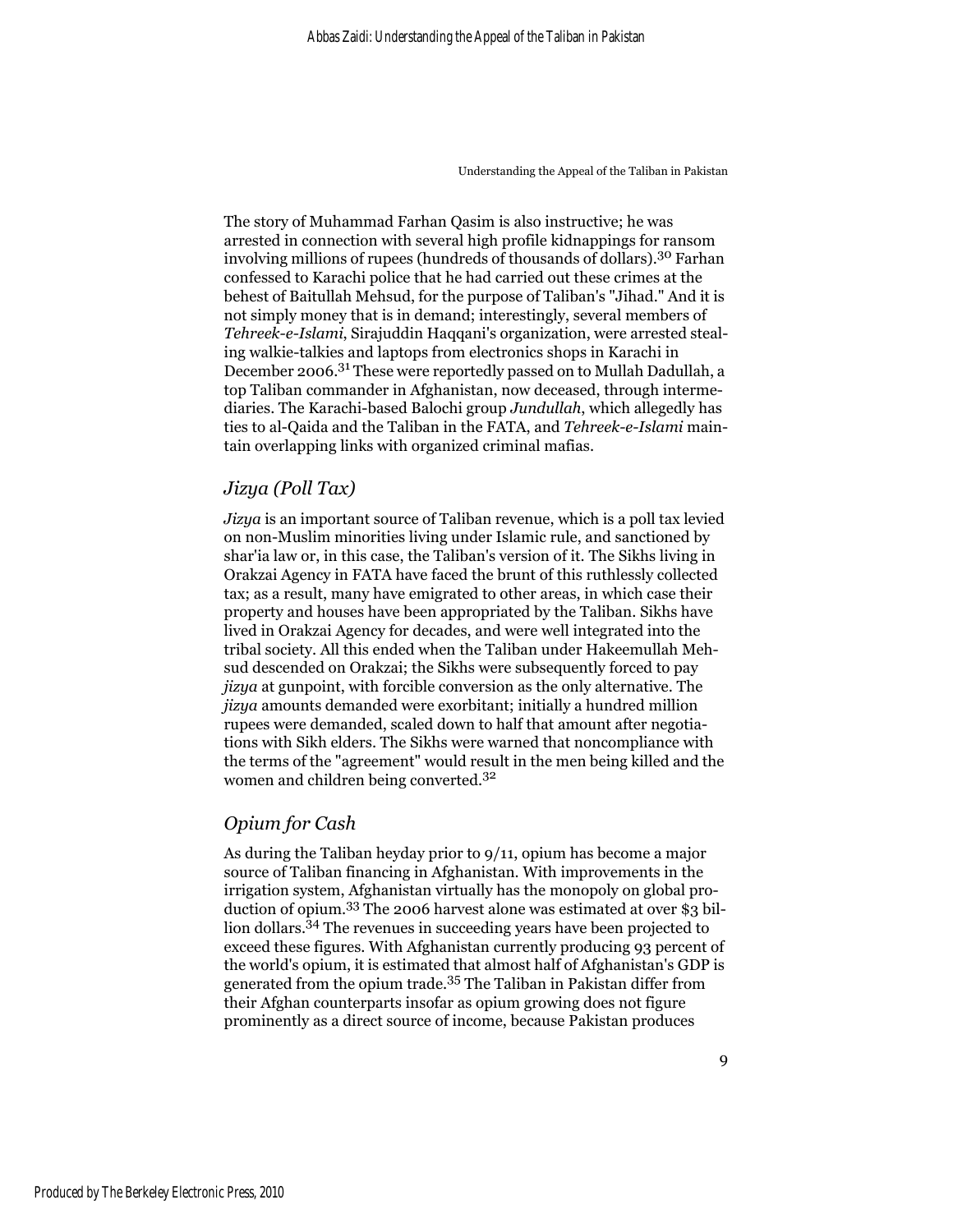much lower quantities of opium. On the other hand, opium transit is certainly big Pakistani Taliban business; some estimates claim that about 90 percent of Afghan opium passes through North and South Waziristan and Bajaur Agency.<sup>36</sup> A military officer posted in the counterinsurgency operation told me in an interview: "(It) seems that these areas have become the *charas* (a colloquial name for hashish, loosely applied to other narcotics) silk route…(probably) the Taliban are controlling this lucrative trade through the help of their counterparts across the border…(it is hard) to estimate the amount…(perhaps) millions of dollars worth (of produce)."

#### *Natural Resources*

The Taliban had a lot of opportunity to boost their funds with the sale of marble, after taking over the Ziarat marble quarry in Mohmand Agency in FATA in April 2008; FATA is a major producer of marble, with around a million tons of marble being mined every year. A substantial amount of government input had been projected to increase marble and granite exports to \$500 million dollars by 2013; this lucrative mining business was taken over almost completely by the militants in Mohmand Agency.37

The Taliban next took control of the lucrative government-controlled emerald mines in Mingora, Swat. Reportedly, these mines had been occupied by the militants during the Sufi Muhammad brokered peace deal. The nearby Shamozai and Gujjar Killi mines were also occupied, and a lucrative militant-controlled gem trade ensued, with reportedly a third of the profits being shared by the Taliban with the local populace. The lucrative timber trade in the Swat and Dir areas was also taken over by the Taliban. It is hard to calculate exactly how much the Taliban is gaining from the timber trade, but it is estimated that the Government of Pakistan is losing 65 billion rupees (nearly \$1 billion) annually from the illegal timber trade, and the Taliban seems to be the primary beneficiary.

## Conclusion

It is challenging and unnecessary to point to any one factor as causal in the allure of Talibanization in Pakistan; rather, the Taliban has shrewdly exploited the grievances of rural, impoverished populations suffering from social injustice and unequal land distribution. Furthermore, the Taliban has ingeniously generated income through organized crime, taxes, and classic money-laundering schemes, while simultaneously providing short-term "peace" and stability from local "criminal" entities.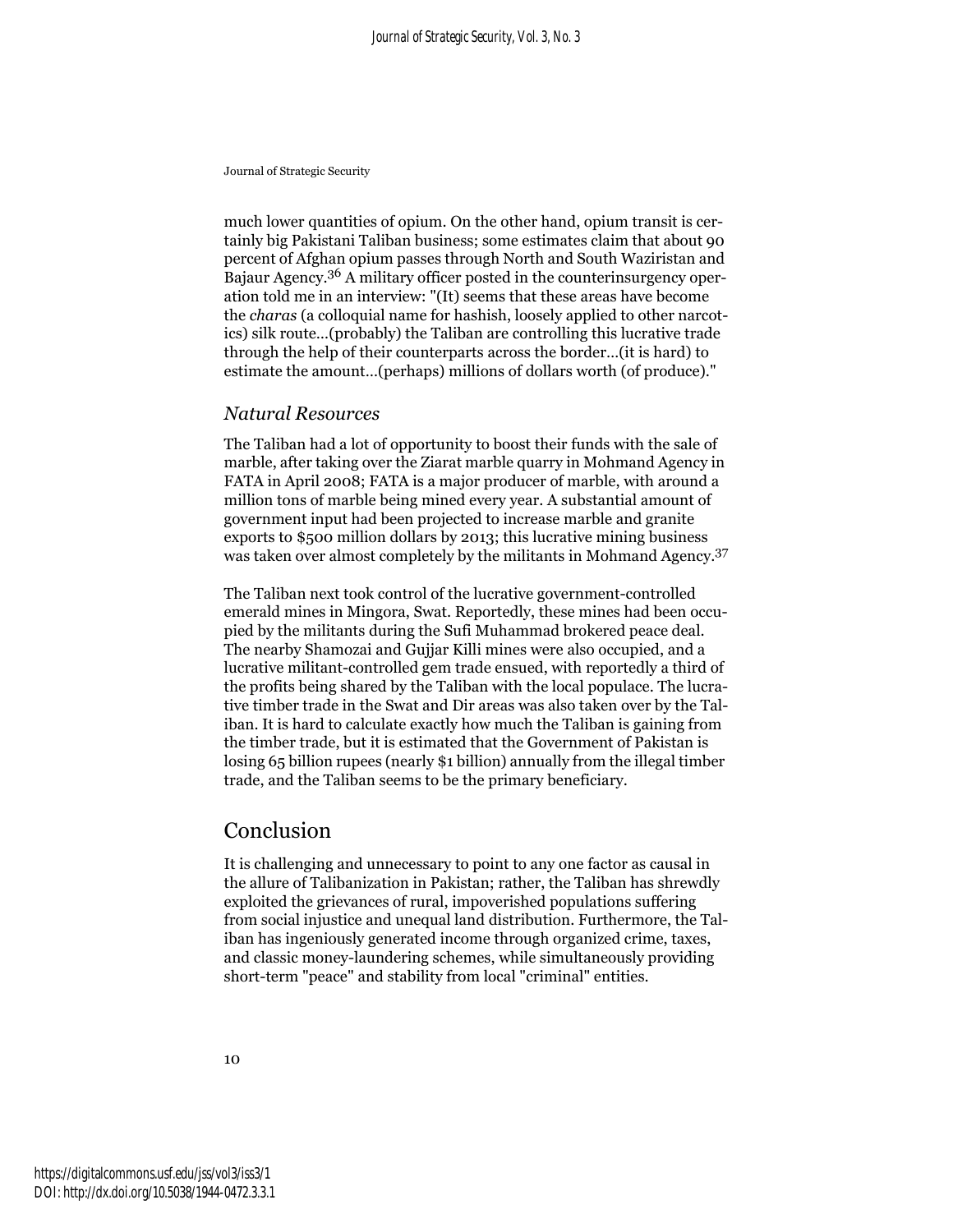As Marc Sagemen has suggested, poverty is not an exclusive driver of extremist violence. The greatest appeal of the Taliban is the desire of Muslim youths to create a more egalitarian society. The appeal of the Taliban to local populations is that they are able to "right the wrong"—even resorting to brutal tactics to achieve their objectives. There are no sanctioned institutions that offer due process as an alternative remedy to perceived problems in these rural communities. Thus, the corrupting influence of Taliban ideology in the absence of responsible governance has widespread appeal. Some benign grassroots movements have driven people to extreme acts such as suicide bombing as a means to alleviate the burden of social injustice on behalf of the greater society.

Financially, the Taliban has vehemently denied getting any help from outside the country, even though the Government of Pakistan has been quick to point fingers at foreign hands. The militants have tended to assert ownership of their movement as a home grown movement, rather than foreigner-directed unrest.

While foreign sources of funding contribute to the Taliban's treasuries, the Taliban has ingeniously improvised indigenous methods of raising money in their own environmental contexts. The Taliban has used coercive tactics to extort money in the name of *jizya*. Where natural resources were present in the form of emerald mines in Mingora or marble quarries in Mohmand Agency, these were taken over as lucrative sources of income. The doctrine of necessity has been invoked by the Taliban as a justification for generating funds by crime, particularly in the bustling commercial metropolis of Karachi.

All this income generation is supplemented by income sent from overseas in the form of donations sent by sympathizers and organizational operatives. This radical "remittance" is still largely invisible to financial oversight bodies in Pakistan because it is channeled through informal money laundering networks. Islamist trusts and charities also generate money for the Taliban. Even though many such trusts have been banned in Pakistan and around the world, they have re-branded themselves as secular entities. This trend has been overlooked by law enforcement authorities in Pakistan, which traditionally have given these trusts and charities considerable leeway.

Thus, the highly flexible money raising infrastructure of the Taliban in Pakistan has to be recognized in the context of being tailored to its own indigenous environment, and local stakeholders have to be involved in the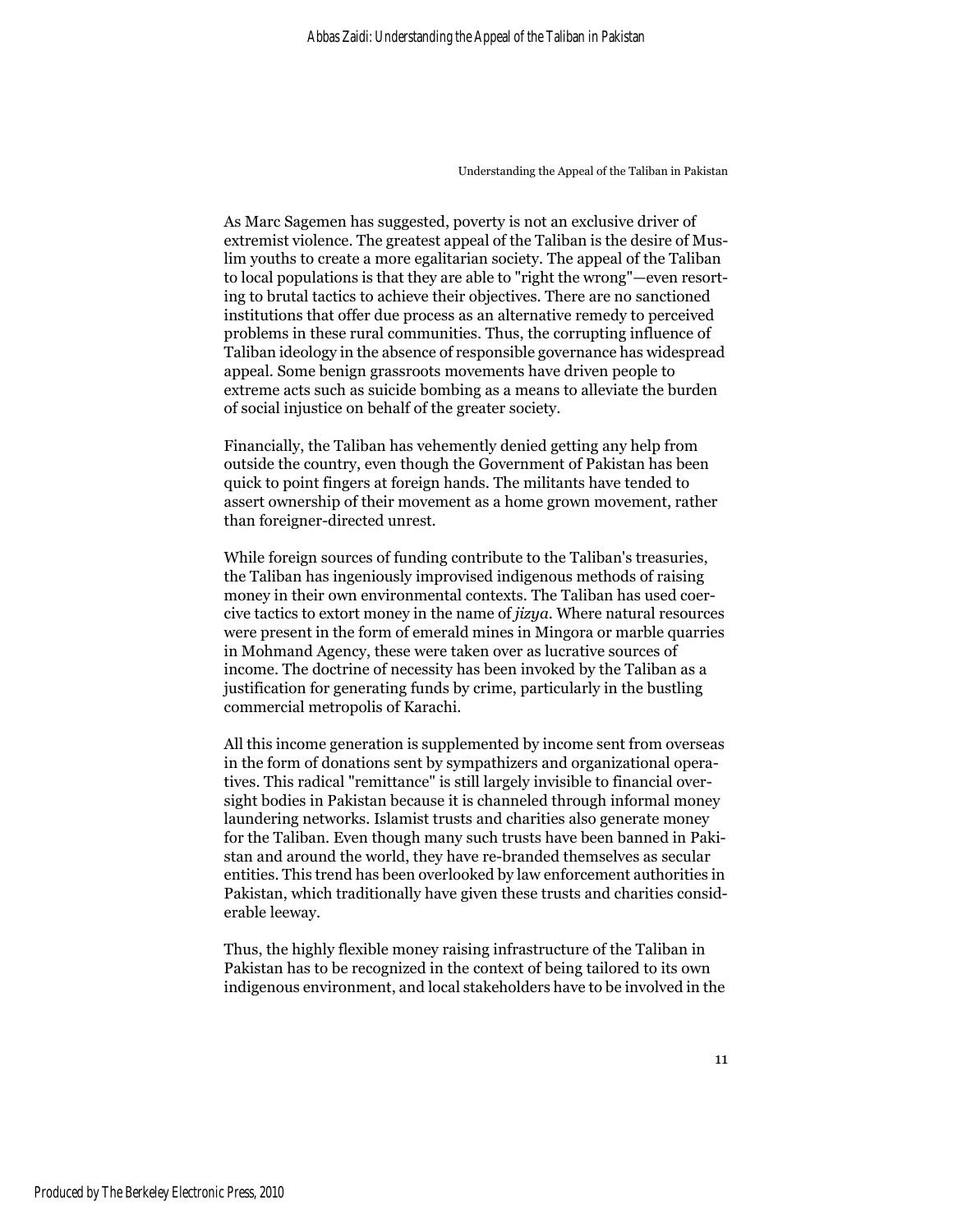process of curbing terrorist financing. All these facets have to be recognized in the context of an overarching strategy, such as the NACTES currently under deliberation by the Government of Pakistan.

# About the Author

Syed Manzar Abbas Zaidi, LLM, LLB (Hon.), MBA, MBBS, is Director of Research and Analysis, National Counter Terrorism Authority of Pakistan. He is a former Lecturer in Policing and Criminal Investigation at the University of Central Lancashire, UK. His areas of research expertise are the radical Islamist militancy in Pakistan, inter-faith dialogue, and the deconstruction of the global communicative jihadist discourse. He is a Senior Associate Editor of the *Long War Journal*, and has authored two books on the subject of the Taliban in Pakistan, besides having written extensively for numerous professional journals. The author may be reached for comment at: *manzarj@hotmail.com*.

## References

- 1 "Rural Poverty in Pakistan," *Rural Poverty Portal, International Fund for Agricultural Development (IFAD)*, available at: *http://www.ruralpovertyportal.org/web/guest/country/home/tags/pakistan*.
- 2 T. Anwar, S. K. Qureshi, and H. Ali, "Landlessness and Rural Poverty in Pakistan," *The Pakistan Development Review*, 43:4 (Winter 2004).
- 3 Ibid.
- 4 Ibid. See also: S. Malik, "Determinants of Rural Poverty in Pakistan: A Micro Study," *The Pakistan Development Review* 35, No.2 (Summer 1996). Another instructive treatise is R. Amjad, "Solving Pakistan's Poverty Puzzle: Whom Should We Believe? What Should We Do?" *The Pakistan Development Review* 42, No. 4 (Winter 2003).
- 5 A. Panagariya, "India: The Emerging Giant," *Oxford University Press*, 2008.
- 6 Malik, 1996 and Amjad 2003.
- 7 Panagariya, 2008.
- 8 Anwar, Qureshi, 2004.
- 9 Ibid.
- 10 The Gini Coefficient is a measure of statistical dispersion, commonly used as a measure of inequality of income distribution or inequality of wealth distribution. It is defined as a ratio with values between 0 and 1: A low Gini Coefficient indicates more equal income or wealth distribution, while a high Gini Coefficient indicates more unequal distribution; 0 corresponds to perfect equality (everyone having exactly the same income) and 1 corresponds to perfect inequality (where one person has all the income, while everyone else has zero income).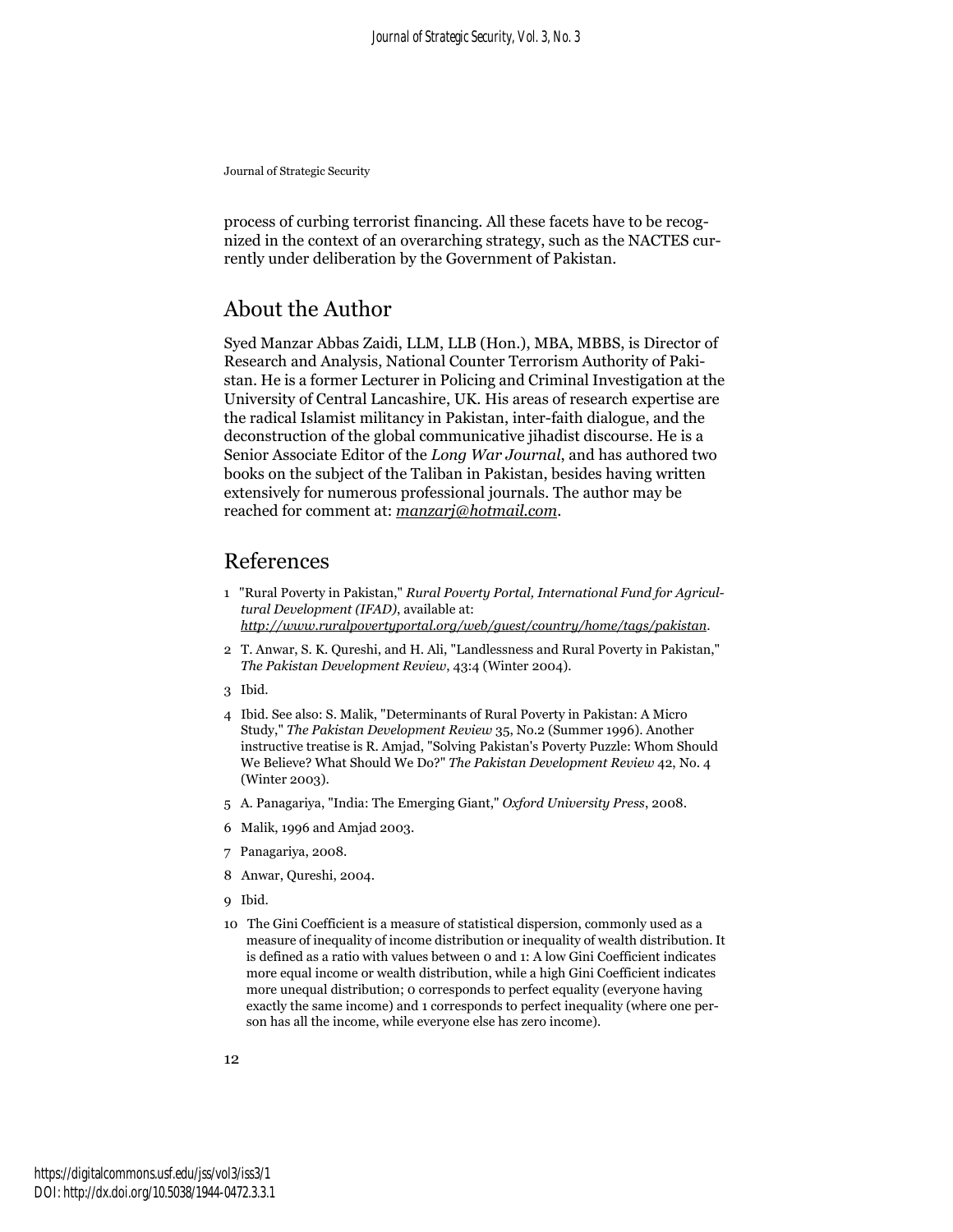- <span id="page-14-0"></span>11 In economics, the Lorenz curve is often used to represent income distribution, where it shows for the bottom x% of households, what percentage y% of the total income they have. It can also be used to show distribution of assets.
- 12 Anwar, Qureshi, 2004.
- 13 Ibid.
- 14 World Bank, "Pakistan: NWFP Economic Report," 2005.
- 15 Govt of NWFP, "Arbitration on Net Hydel Profit Between NWFP & WAPDA," Finance Department, 9th October 2006.
- 16 Aamir Latif, "Pakistan's Most Wanted," *Islam Online*, January 29, 2008, Asia and Australia section, available at: *http://tinyurl.com/32m9gpd (www.islamonline.net/servlet/Satellite?c=Article\_C&cid=1199280012324&pagename=Zone-English-News/NWELayout)*.
- 17 Ibid.
- 18 Mohammad Shehzad, "Why is the Pakistan Army Scared of This Man?" *Rediff News*, special report, online edition (March 2006), available at: *http://in.rediff.com/news/2006/mar/10pspec.htm*.
- 19 Rahimullah Yusufzai, "Inside Fazlullah's Headquarters," *The News on Sunday (Pakistan)*, special report on Swat, November 4, 2007.
- 20 Ibid.
- 21 Marc Sageman, *Leaderless Jihad: Terror Networks in the Twenty-First Century* (Philadelphia: University of Pennsylvania Press, 2007).
- 22 Maqsood Ahmad, "Disaffected peasantry and the Taliban," *Herald*, December 2008.
- 23 Ibid.
- 24 Ibid.
- 25 Rohan Gunaratna, *Inside Al Qaeda: Global Network of Terror* (Lahore, 2002: Vanguard Press).
- 26 Ibid, 63.
- 27 Ibid.
- 28 Maqbool Ahmed, "In the name of God," *Herald*, October 2008.
- 29 Maqbool Ahmed, "Wanted: Threat Perception," *Herald*, May 2009.
- 30 Maqbool Ahmed, October, 2008.
- 31 Ibid.
- 32 "The Sikhs of Orakzai," *The News (Pakistan)*, May 03, 2009, available at: *http://www.thenews.com.pk/arc\_news.asp?id=8*.
- 33 House Foreign Affairs Committee Hearing on Afghanistan, "Afghanistan: The Rise of the Narco-Taliban: Testimony of Congressman Mark Kirk, 2007, 1, available at: *http://www.foreignaffairs.house.gov/110/kir021507.pdf*.